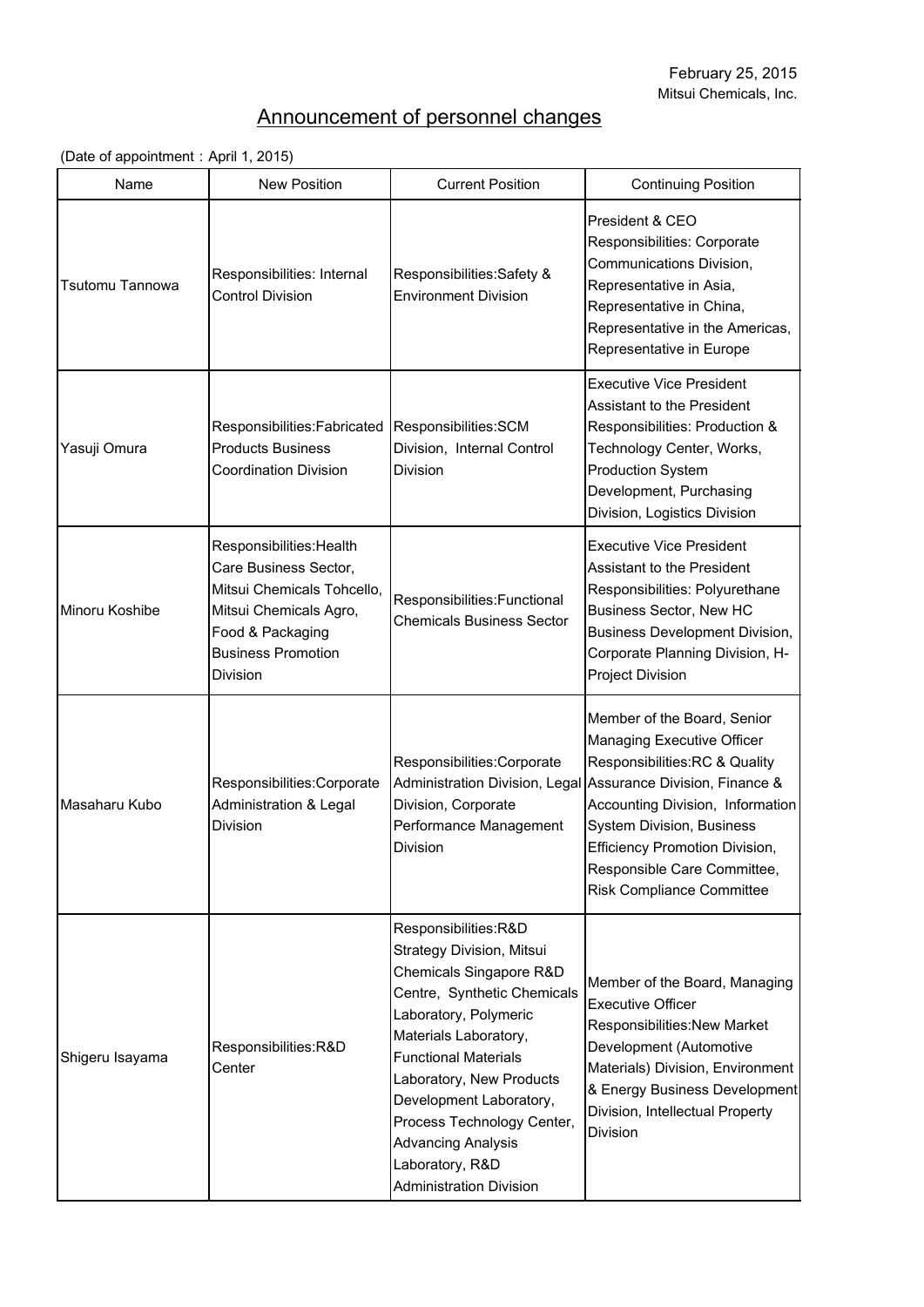| Akio Ayukawa       | <b>Senior Managing Executive</b><br>Officer                                | <b>Managing Executive Officer</b><br>Responsibilities: Mitsui<br><b>Chemicals Tohcello</b>                                                | Member of the Board,<br>Responsibilities: Functional<br><b>Polymeric Materials Business</b><br>Sector, Basic Chemicals<br>Business Sector, Petrochemicals<br>Business Sector, Branch Offices                                                                                                                                                                                    |
|--------------------|----------------------------------------------------------------------------|-------------------------------------------------------------------------------------------------------------------------------------------|---------------------------------------------------------------------------------------------------------------------------------------------------------------------------------------------------------------------------------------------------------------------------------------------------------------------------------------------------------------------------------|
| Kenji Ueki         |                                                                            | Responsibilities: CSR Division                                                                                                            | Member of the Board,<br><b>Managing Executive Officer</b><br>Responsibilities: Mitsui<br>Chemicals Asia Pacific, Mitsui<br>Chemicals (China), Mitsui<br>Chemicals America, Mitsui<br>Chemicals Europe, Human<br><b>Resources Division, Affiliates</b><br>Coordination Division, CSR<br>Committee<br><b>Supporting Officer: Business</b><br><b>Efficiency Promotion Division</b> |
| Hiroshi Tokumaru   | Councillor                                                                 | <b>Executive Advisor</b><br>Representative in China                                                                                       |                                                                                                                                                                                                                                                                                                                                                                                 |
| Yasuhiko Ohtawa    | Councillor                                                                 | <b>Managing Executive Officer</b><br>President, Prime Polymer                                                                             |                                                                                                                                                                                                                                                                                                                                                                                 |
| Kazunori Tani      | President, Mitsui<br><b>Chemicals Agro</b>                                 | <b>Managing Executive Officer</b><br><b>Business Sector President,</b><br><b>Functional Chemicals</b><br><b>Business Sector</b>           |                                                                                                                                                                                                                                                                                                                                                                                 |
| Toshiyuki Ikusaka  | <b>Special Appointive Officer</b><br>to President & CEO                    | <b>Managing Executive Officer</b><br><b>Business Sector President,</b><br><b>Functional Polymeric</b><br><b>Materials Business Sector</b> |                                                                                                                                                                                                                                                                                                                                                                                 |
| Yasushi Nawa       | <b>Special Appointive Officer</b><br>to President & CEO                    | <b>Executive Officer</b><br>Representative in Asia<br>President, Mitsui Chemicals<br>Asia Pacific                                         |                                                                                                                                                                                                                                                                                                                                                                                 |
| Syunji Ikeda       | President, Sunrex Industry                                                 | <b>Executive Officer</b><br>General Manager, Osaka<br><b>Works</b>                                                                        |                                                                                                                                                                                                                                                                                                                                                                                 |
| Sinzi Ogawa        | General Manager, RC &<br><b>Quality Assurance Division</b>                 | General Manager, Process<br><b>Technology Center</b>                                                                                      | <b>Executive Officer</b>                                                                                                                                                                                                                                                                                                                                                        |
| Akihiro Ichimura   | <b>Special Appointive Officer</b><br>to President & CEO                    | General Manager, Human<br><b>Resources Division</b>                                                                                       | <b>Executive Officer</b>                                                                                                                                                                                                                                                                                                                                                        |
| Yasunori Nishiyama | <b>Business Sector President,</b><br><b>Health Care Business</b><br>Sector | <b>Deputy Business Sector</b><br>President, Functional<br><b>Chemicals Business Sector</b>                                                | <b>Executive Officer</b><br>General Manager, New HC<br><b>Business Development Division</b><br>President & CEO, Whole You,<br>Inc.                                                                                                                                                                                                                                              |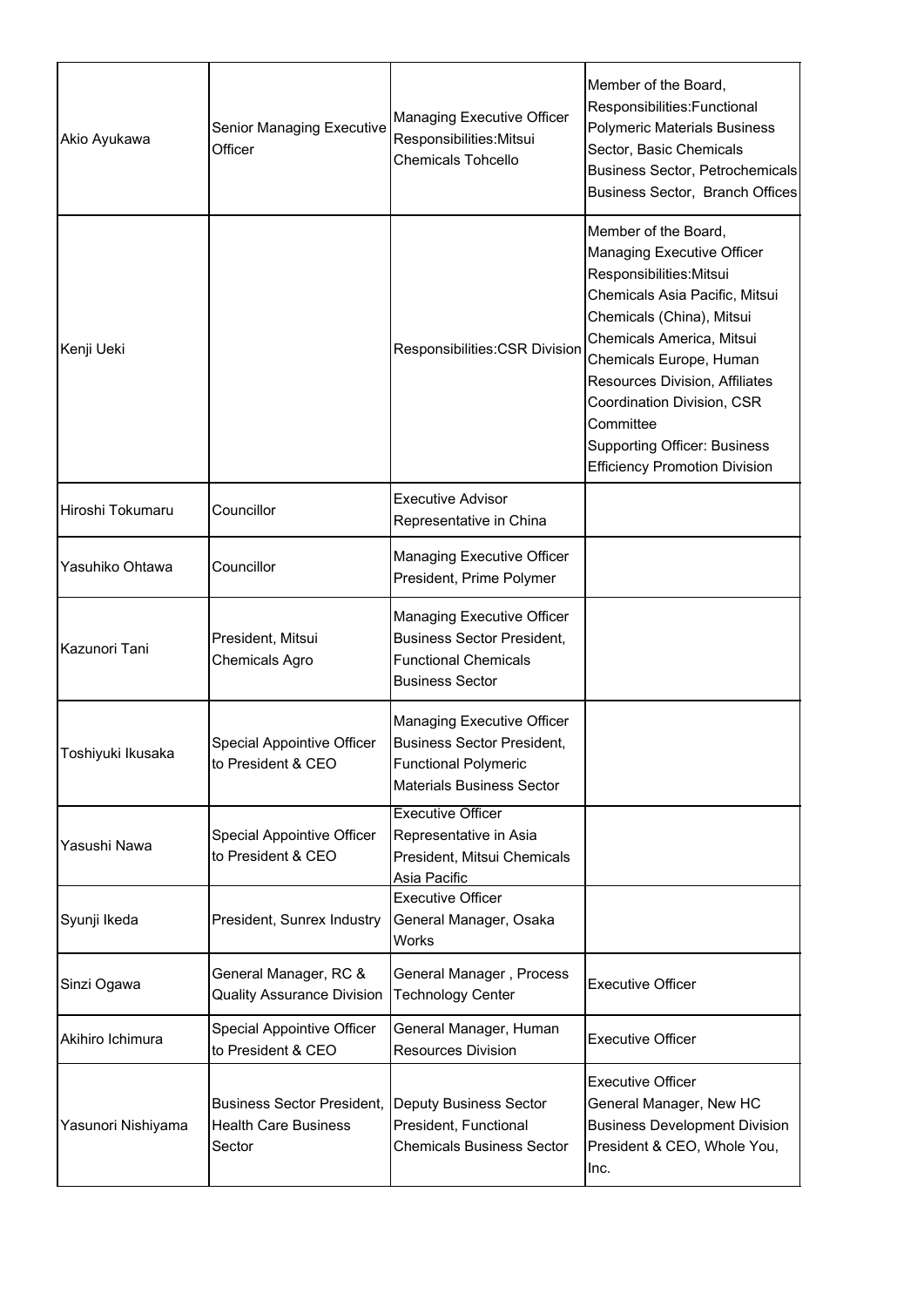|                     | Representative in Europe                         |                                         |                                                        |
|---------------------|--------------------------------------------------|-----------------------------------------|--------------------------------------------------------|
| Akira Misawa        | President, Mitsui                                | General Manager, H-Project              |                                                        |
|                     | <b>Chemicals Europe</b>                          | <b>Division</b>                         | <b>Executive Officer</b>                               |
|                     | Chairman, Heraeus Kulzer                         |                                         |                                                        |
|                     | Center Executive, R&D                            |                                         |                                                        |
|                     | Center                                           | General Manager, Polymeric              |                                                        |
| Futoshi Hoshino     | General Manager, R&D                             | <b>Materials Laboratory</b>             | <b>Executive Officer</b>                               |
|                     | <b>Strategy Division</b>                         |                                         |                                                        |
|                     | <b>Business Sector President,</b>                |                                         |                                                        |
|                     | <b>Functional Polymeric</b>                      | General Manager,                        |                                                        |
|                     | <b>Materials Business Sector</b>                 | Performance Compound                    |                                                        |
| Takayoshi Shimogori | General Manager, Planning   Division, Functional |                                         | <b>Executive Officer</b>                               |
|                     | & Coordination Division,                         | <b>Polymeric Materials Business</b>     |                                                        |
|                     | <b>Functional Polymeric</b>                      | Sector                                  |                                                        |
|                     | <b>Materials Business Sector</b>                 |                                         |                                                        |
|                     | <b>Executive Officer</b>                         | <b>Senior Director</b>                  |                                                        |
| Yoshihisa Fujimaki  | President, Mitsui                                | General Manager, Nagoya                 |                                                        |
|                     | <b>Chemicals Tohcello</b>                        | <b>Works</b>                            |                                                        |
|                     | <b>Executive Officer</b>                         | <b>Senior Director</b>                  |                                                        |
| Hiroshi Tsunashima  | General Manager, Osaka                           | General Manager, Safety &               |                                                        |
|                     | <b>Works</b>                                     | <b>Environment Division</b>             |                                                        |
|                     | <b>Executive Officer</b>                         |                                         |                                                        |
|                     | General Manager,                                 | <b>Senior Director</b>                  |                                                        |
| Keishi Susowake     | Corporate Administration &                       | General Manager, Corporate              |                                                        |
|                     | <b>Legal Division</b>                            | <b>Administration Division</b>          |                                                        |
|                     |                                                  |                                         |                                                        |
| Osamu Hashimoto     | <b>Executive Officer</b>                         | <b>Senior Director</b>                  | General Manager, Corporate<br><b>Planning Division</b> |
|                     |                                                  |                                         |                                                        |
|                     | <b>Chief Senior Director</b>                     | <b>Senior Director</b>                  |                                                        |
| Takeshi Kaide       | President, Prime Polymer                         | Special Appointive Officer to           |                                                        |
|                     |                                                  | Managing Executive Officer              |                                                        |
| Hiroshi Yuasa       | General Manager, Osaka                           | President, Mitsui Chemicals             | <b>Senior Director</b>                                 |
|                     | <b>Branch</b>                                    | (China)                                 |                                                        |
|                     | Vice President, Du Pont-                         | Representative in Europe                |                                                        |
| Yasushi Nakashima   | Mitsui Fluorochemicals                           | President, Mitsui Chemicals             | <b>Senior Director</b>                                 |
|                     |                                                  | Europe                                  |                                                        |
|                     | <b>Chief Senior Director</b>                     | <b>Senior Director</b>                  |                                                        |
| Yuji Fukuyama       | Representative in China                          | General Manager, Phenols                |                                                        |
|                     | President, Mitsui                                | Division, Basic Chemicals               |                                                        |
|                     | Chemicals (China)                                | <b>Business Sector</b>                  |                                                        |
|                     | General Manager, Planning                        |                                         |                                                        |
| Yasuhiro Hosomi     | & Coordination Division,                         | General Manager, R&D                    | <b>Senior Director</b>                                 |
|                     | <b>Production &amp; Technology</b><br>Center     | <b>Strategy Division</b>                |                                                        |
|                     | General Manager,                                 | General Manager,                        |                                                        |
|                     | Nonwovens Division,                              | Nonwovens Division,                     |                                                        |
| Kensaku Takahashi   | <b>Health Care Business</b>                      | <b>Functional Chemicals</b>             | <b>Senior Director</b>                                 |
|                     | Sector                                           | <b>Business Sector</b>                  |                                                        |
|                     | Deputy General Manager,                          |                                         |                                                        |
| Haruko Kokue        | <b>Corporate Communications</b><br>Division      | General Manager, CSR<br><b>Division</b> | <b>Senior Director</b>                                 |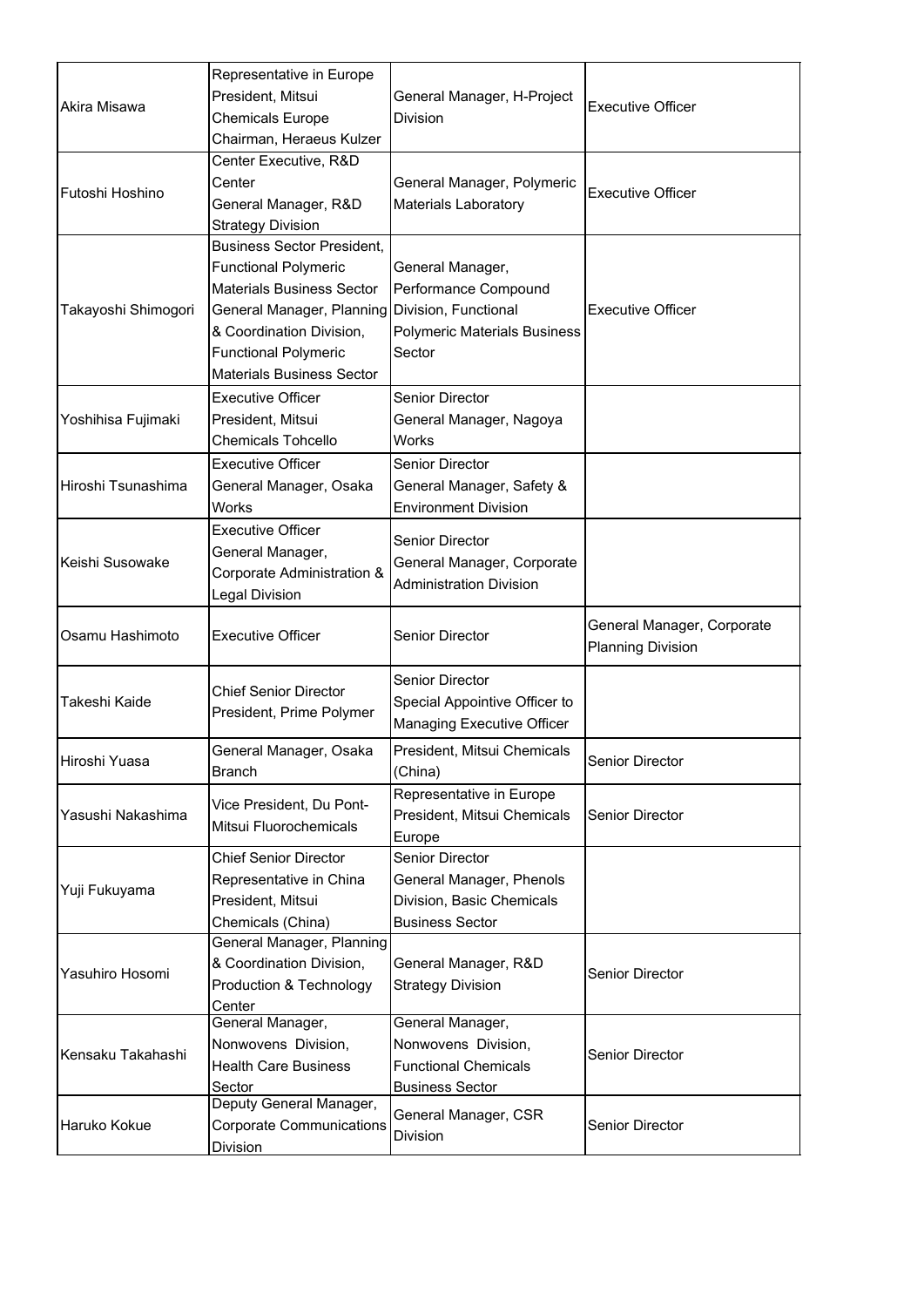| Hiroshi Nishio     | General Manager, Internal<br><b>Control Division</b>                                                                                                                   | General Manager, Finance &<br><b>Accounting Division</b>                                              | <b>Senior Director</b>                    |
|--------------------|------------------------------------------------------------------------------------------------------------------------------------------------------------------------|-------------------------------------------------------------------------------------------------------|-------------------------------------------|
| Yoshinori Andou    | General Manager, Human<br><b>Resources Division</b>                                                                                                                    | Deputy General Manager,<br><b>Human Resources Division</b>                                            | <b>Senior Director</b>                    |
| Hikaru Hirabara    | <b>Senior Director</b><br>General Manager, Nagoya<br><b>Branch</b>                                                                                                     | General Manager, Osaka<br><b>Branch</b>                                                               |                                           |
| Yutaka Takahashi   | <b>Senior Director</b>                                                                                                                                                 |                                                                                                       | Mitsui Chemicals Tohcello                 |
| Naoshi Hamada      | <b>Senior Director</b><br>President, Prime Evolue<br>Singapore                                                                                                         | Prime Polymer                                                                                         |                                           |
| Takehiko Takagi    | <b>Senior Director</b><br>General Manager, Nagoya<br><b>Works</b><br>General Manager,<br><b>Fabricated Products</b><br><b>Business Coordination</b><br><b>Division</b> | General Manager, Planning &<br>Coordination Division,<br><b>Production &amp; Technology</b><br>Center |                                           |
| Akihiro Tachibana  | <b>Senior Director</b>                                                                                                                                                 |                                                                                                       | President, Mitsui Elastomers<br>Singapore |
| Hajime Nakajima    | <b>Senior Director</b><br>General Manager, Finance<br>& Accounting Division                                                                                            | General Manager, Corporate<br>Performance Management<br><b>Division</b>                               |                                           |
| Masayuki Kinoshita | <b>Senior Director</b><br>General Manager, Phenols<br>Division, Basic Chemicals<br><b>Business Sector</b>                                                              | President, Shanghai Sinopec<br>Mitsui Chemicals                                                       |                                           |

## (Date of appointment: June 24, 2015)

| Taeko Nagai       | Retirement                 | Member of the Board                              |  |
|-------------------|----------------------------|--------------------------------------------------|--|
| Yoshinori Koga    | Retirement<br>(Councillor) | <b>Corporate Auditor</b>                         |  |
| Hideharu Kadowaki | <b>Retirement</b>          | <b>Corporate Auditor</b>                         |  |
| Yukiko Kuroda     | Member of the Board        |                                                  |  |
| Yasushi Nawa      | <b>Corporate Auditor</b>   | Special Appointive Officer to<br>President & CEO |  |
| Hiroki Nishio     | Corporate Auditor          |                                                  |  |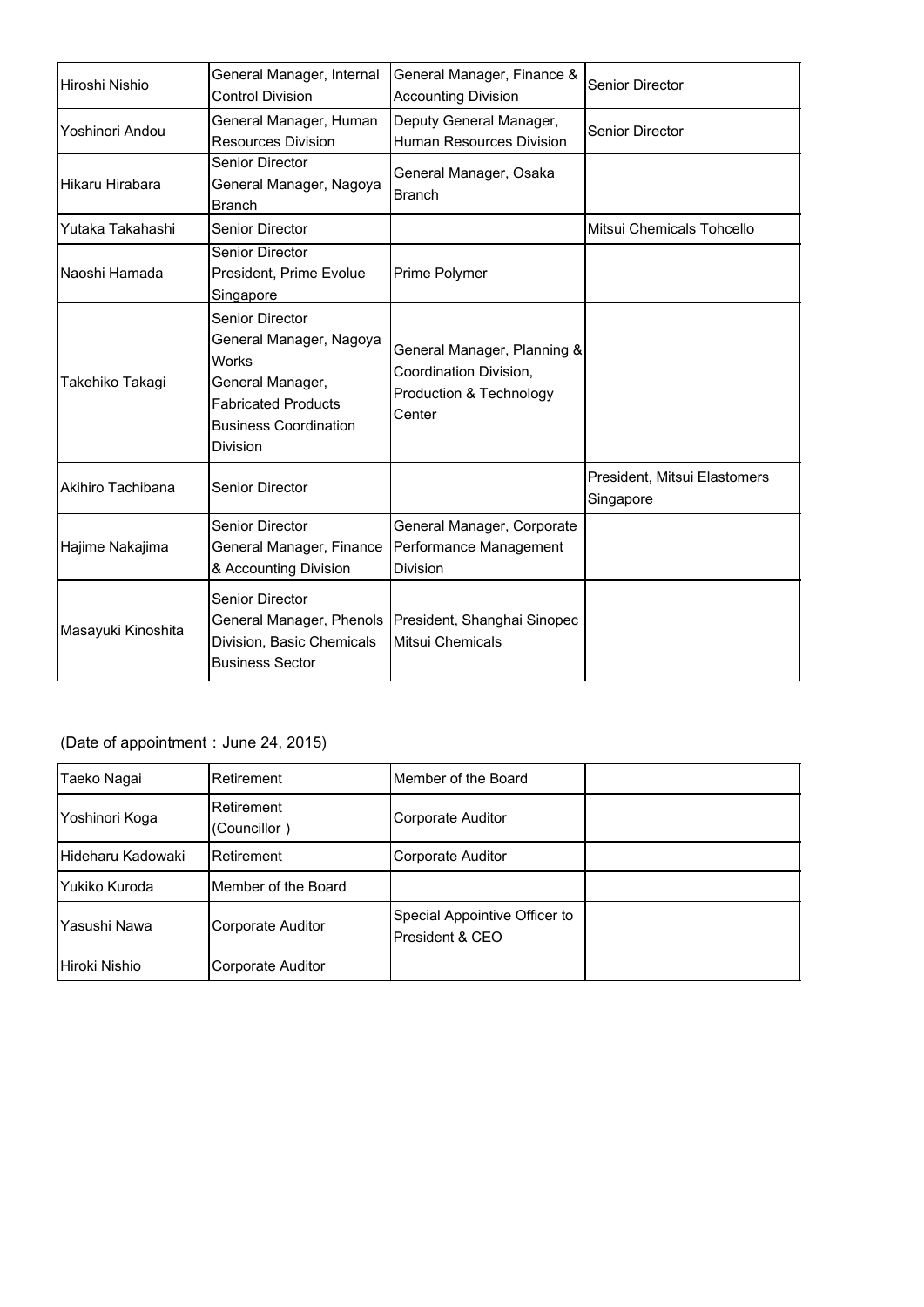| Hisayoshi Tanaka   | General Manager, Fine &<br><b>Performance Chemicals</b><br>Division, Basic Chemicals<br><b>Business Sector</b>                                                                     | General Manager, Fine &<br><b>Performance Chemicals</b><br>Division, Functional<br><b>Chemicals Business Sector</b>      |                                                                                                                                                                                                                                  |
|--------------------|------------------------------------------------------------------------------------------------------------------------------------------------------------------------------------|--------------------------------------------------------------------------------------------------------------------------|----------------------------------------------------------------------------------------------------------------------------------------------------------------------------------------------------------------------------------|
| Satoshi Tsuruda    | General Manager, Health<br>Care Materials Division,<br><b>Health Care Business</b><br>Sector                                                                                       | General Manager, Health<br>Care Materials Division,<br><b>Functional Chemicals</b><br><b>Business Sector</b>             |                                                                                                                                                                                                                                  |
| Atsushi Yoshimura  | General Manager,<br>Licensing Division,<br><b>Petrochemicals Business</b><br>Sector                                                                                                | General Manager, Licensing<br>Division, Functional<br><b>Chemicals Business Sector</b>                                   |                                                                                                                                                                                                                                  |
| Takayuki Inagaki   | General Manager,<br>Planning & Coordination<br>Division, Health Care<br><b>Business Sector</b><br>Deputy General Manager,<br><b>New HC Business</b><br><b>Development Division</b> | General Manager, Planning<br>& Coordination Division,<br><b>Functional Chemicals</b><br><b>Business Sector</b>           |                                                                                                                                                                                                                                  |
| Koichi Yanase      |                                                                                                                                                                                    | General Manager, Planning &<br>Coordination Division,<br><b>Functional Polymeric</b><br><b>Materials Business Sector</b> | General Manager, Elastomers<br>Division, Functional Polymeric<br><b>Materials Business Sector</b><br>Director, Polymer Modifiers<br>Department, Elastomers<br>Division, Functional Polymeric<br><b>Materials Business Sector</b> |
| Kenjiro Hagiwara   | New Market Development<br>(Automotive Materials)<br>Division                                                                                                                       | General Manager, Nagoya<br><b>Branch</b>                                                                                 |                                                                                                                                                                                                                                  |
| Yoshinobu Kanemura | General Manager,<br><b>Synthetic Chemicals</b><br>Laboratory, R&D Center                                                                                                           | General Manager, Synthetic<br><b>Chemicals Laboratory</b>                                                                |                                                                                                                                                                                                                                  |
| Toshiya Urakawa    | General Manager,<br><b>Functional Materials</b><br>Laboratory, R&D Center                                                                                                          | General Manager, Functional<br><b>Materials Laboratory</b>                                                               |                                                                                                                                                                                                                                  |
| Yoshihiro Yamamoto | General Manager, New<br><b>Products Development</b><br>Laboratory, R&D Center                                                                                                      | General Manager, New<br><b>Products Development</b><br>Laboratory                                                        |                                                                                                                                                                                                                                  |
| Takeaki Kakigano   | General Manager,<br><b>Advancing Analysis</b><br>Laboratory, R&D Center                                                                                                            | General Manager, Advancing<br>Analysis Laboratory                                                                        |                                                                                                                                                                                                                                  |
| Shinichi Aoki      | General Manager, R&D<br>Administration Division,<br>R&D Center                                                                                                                     | General Manager, R&D<br><b>Administration Division</b>                                                                   |                                                                                                                                                                                                                                  |
| Yasuhisa Shimosuka | <b>Mitsui Fine Chemicals</b>                                                                                                                                                       | General Manager, RC &<br><b>Quality Assurance Division</b>                                                               |                                                                                                                                                                                                                                  |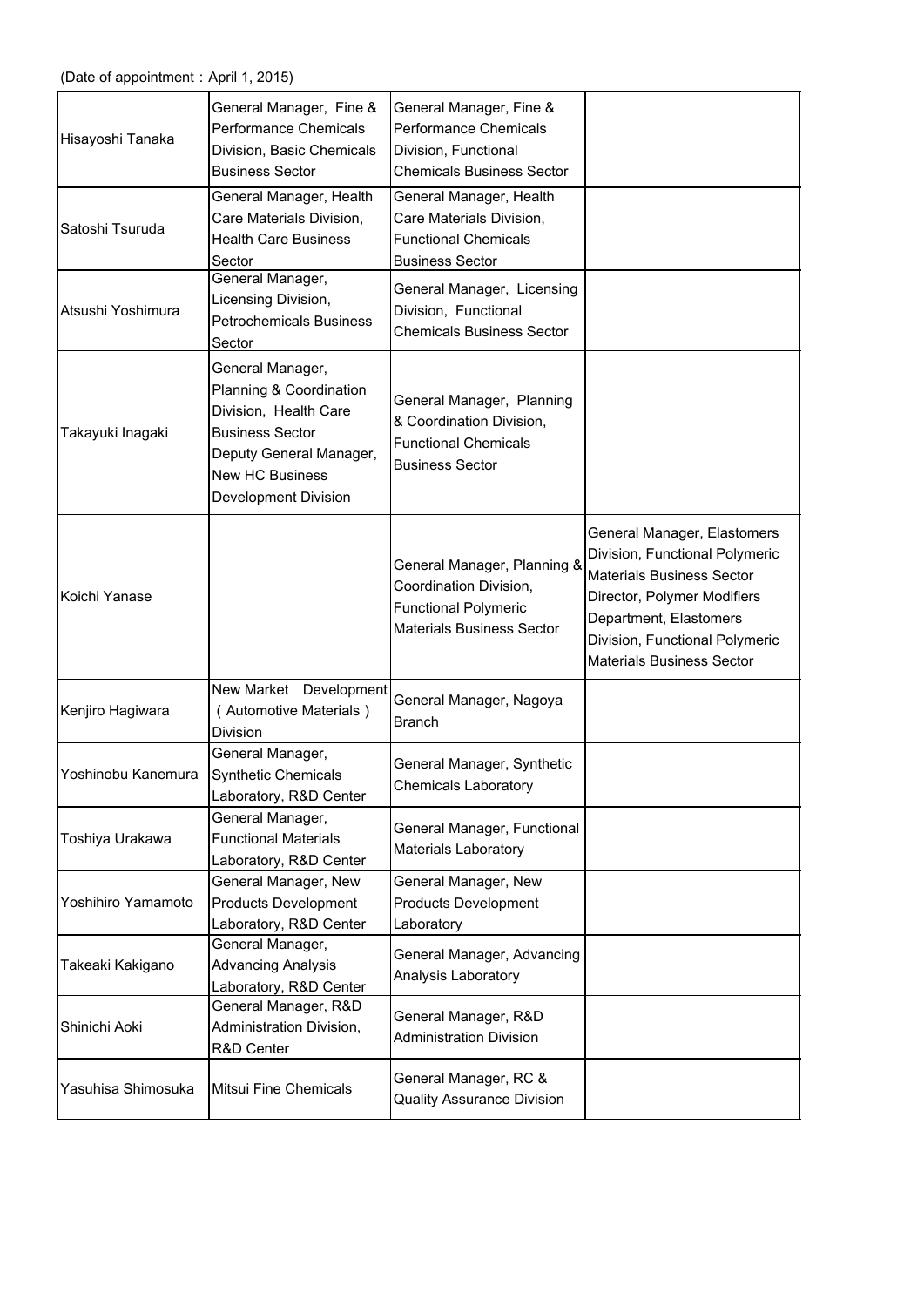| Hirofumi Harazoe   | Deputy General Manager,<br>Finance & Accounting<br><b>Division</b>                                                                 | General Manager, SCM<br><b>Division</b>                                                                                                            |  |
|--------------------|------------------------------------------------------------------------------------------------------------------------------------|----------------------------------------------------------------------------------------------------------------------------------------------------|--|
| Akihiko Matsunaga  | Mitsui Chemicals Industrial<br>Products                                                                                            | General Manager, Legal<br><b>Division</b>                                                                                                          |  |
| Masahiro Inoue     | Mitsui Chemicals Tohcello                                                                                                          | General Manager, Internal<br><b>Control Division</b>                                                                                               |  |
| Hidenori Yagasaki  | General Manager,<br>Performance Compound<br>Division, Functional<br><b>Polymeric Materials</b><br><b>Business Sector</b>           | Director, Engineering Plastics<br>Department, Performance<br>Compound Division,<br><b>Functional Polymeric</b><br><b>Materials Business Sector</b> |  |
| Atsushi Deguchi    | General Manager, Safety &<br><b>Environment Technology</b><br>Division, Production &<br><b>Technology Center</b>                   | Director, Nagoya<br>Department, Safety &<br>Environment Division<br>Director, Safety &<br><b>Environment Department,</b><br>Nagoya Works           |  |
| Yoshiyuki Nakajima | General Manager, H-<br><b>Project Division</b>                                                                                     | Director, Affiliates<br><b>Coordination Division</b>                                                                                               |  |
| Satoshi Shiga      | Deputy General Manager,<br>Food & Packaging<br><b>Business Promotion</b><br><b>Division</b>                                        | Deputy General Manager,<br>Planning & Coordination<br>Division, Functional<br><b>Chemicals Business Sector</b>                                     |  |
| Atsuo Kobata       | General Manager, Process<br>Technology Center, R&D<br>Center                                                                       | Deputy General Manager,<br>Process Technology Center                                                                                               |  |
| Ryoji Kato         | Mitsui Chemicals Tohcello<br>General Manager, Food &<br><b>Packaging Business</b><br><b>Promotion Division</b>                     | Deputy General Manager,<br><b>Corporate Planning Division</b>                                                                                      |  |
| Yoshito Ito        | Director, Accounting<br>Department, Finance &<br><b>Accounting Division</b>                                                        | Deputy General Manager,<br>Finance & Accounting<br><b>Division</b><br>Director, Accounting<br>Department, Finance &<br><b>Accounting Division</b>  |  |
| Mikinari Ooi       | Mitsui Chemicals Agro                                                                                                              | Deputy General Manager,<br><b>Information System Division</b>                                                                                      |  |
| Yasuhiro Niki      | Deputy General Manager,<br>Performance Compound<br>Division, Functional<br><b>Polymeric Materials</b><br><b>Business Sector</b>    | Director, Performance<br>Compound Division,<br><b>Functional Polymeric</b><br><b>Materials Business Sector</b>                                     |  |
| Naoki Morozumi     | Deputy General Manager,<br>Planning & Coordination<br>Division, Functional<br><b>Polymeric Materials</b><br><b>Business Sector</b> | Director, Planning &<br>Coordination Division,<br><b>Functional Polymeric</b><br><b>Materials Business Sector</b>                                  |  |
| Ken Migita         | Deputy General Manager,<br>Corporate Planning<br><b>Division</b>                                                                   | Director, Corporate Planning<br><b>Division</b>                                                                                                    |  |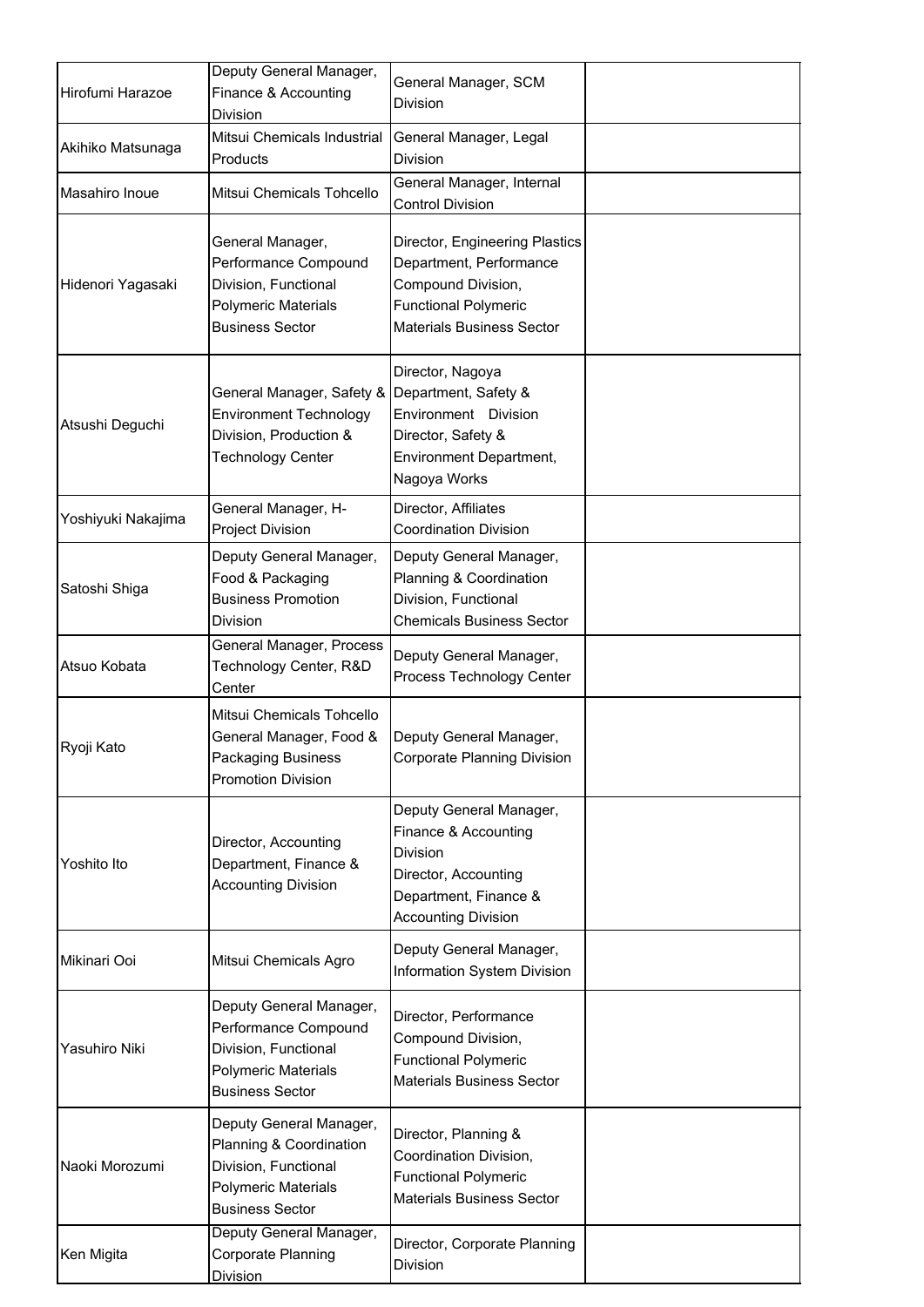(Date of appointment: April 1, 2015)

| İKazunori Kamada    | Retirement                                                                      | President, Sun Medical                                                                                                                          |  |
|---------------------|---------------------------------------------------------------------------------|-------------------------------------------------------------------------------------------------------------------------------------------------|--|
| Shunyou Uesugi      | Retirement<br>(Fabricated Products<br><b>Business Coordination</b><br>Division) | President, Sunrex Industry                                                                                                                      |  |
| Kiichi Suzuki       | Senior Advisor, Mitsui<br>Chemicals Agro                                        | Chairman, Mitsui Chemicals<br>Agro                                                                                                              |  |
| Takehiko Kanai      | Senior Advisor, Mitsui<br>Chemicals Agro                                        | President, Mitsui Chemicals<br>Agro                                                                                                             |  |
| Ryoji Tahara        | Retirement                                                                      | President, Shimonoseki<br>Mitsui Chemicals                                                                                                      |  |
| Takashi Hayashi     | Retirement                                                                      | President, Sun Alloys                                                                                                                           |  |
| Masakazu Yamada     | Retirement                                                                      | President, Mitsui Chemicals<br><b>Industrial Products</b>                                                                                       |  |
| Yasuo Takemura      | Director, Affiliates<br><b>Coordination Division</b>                            | Vice President, Du Pont-<br>Mitsui Fluorochemicals                                                                                              |  |
| <b>Yukio Hara</b>   | Retirement                                                                      | President, Mitsui Chemicals<br>Tohcello                                                                                                         |  |
| Hidehiko Suzuki     | President, Sun Medical                                                          | <b>Mitsui Fine Chemicals</b>                                                                                                                    |  |
| Seiya Akashi        | President, Shimonoseki<br><b>Mitsui Chemicals</b>                               | Shimonoseki Mitsui<br>Chemicals                                                                                                                 |  |
| Mitsuru Ito         | President, Sun Alloys                                                           | <b>Sun Alloys</b>                                                                                                                               |  |
| Shuu Saito          | President, Mitsui<br><b>Chemicals Industrial</b><br>Products                    | Du Pont-Mitsui<br>Polychemicals                                                                                                                 |  |
| Masahiro Egawa      | Mitsui Fine Chemicals                                                           | Vice President, Yongsan<br>Mitsui Chemicals                                                                                                     |  |
| Junichi Inoue       | Director, Corporate<br><b>Planning Division</b>                                 | President, Petnesia Resindo                                                                                                                     |  |
| Toshiki Sotoyama    | Prime Polymer                                                                   | President, MITSUI Advanced<br>Composites (Zhongshan)                                                                                            |  |
| Yuuji Komatsu       | Retirement                                                                      | President, Formosa Mitsui<br><b>Advanced Chemicals</b>                                                                                          |  |
| Masayuki Okabe      | General Manager,<br><b>Polymeric Materials</b><br>Laboratory, R&D Center        | President, Mitsui Chemicals<br>do Brasil                                                                                                        |  |
| Shigeharu Matsuzaka | Representative in Asia<br>President, Mitsui<br><b>Chemicals Asia Pacific</b>    | Mitsui Chemicals Asia Pacific                                                                                                                   |  |
| Toshihiko Sasanuma  | Vice President, Yongsan<br><b>Mitsui Chemicals</b>                              | Director, Specialty Chemicals<br>Department, Fine &<br><b>Performance Chemicals</b><br>Division, Functional<br><b>Chemicals Business Sector</b> |  |
| Hiroyuki Ami        | President, Shanghai<br><b>Sinopec Mitsui Chemicals</b>                          | Director, Phenols Division,<br><b>Basic Chemicals Business</b><br>Sector                                                                        |  |